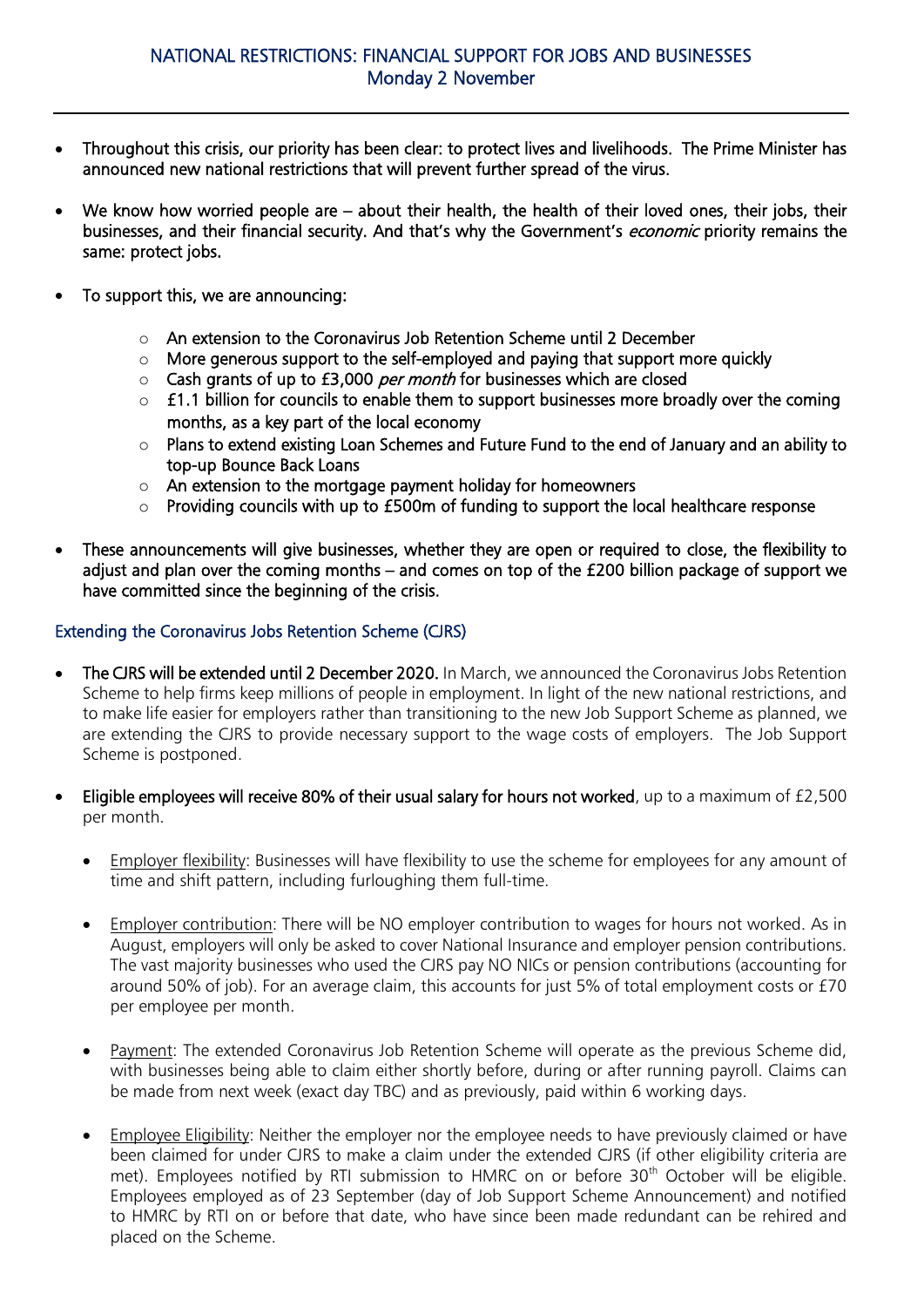# More help for the self-employed

- We recently announced an extension of the Self-Employment Income Support Scheme to support selfemployed individuals who are experiencing reduced demand or cannot trade due to the effect of COVID-19 and announced an increase in the support offered to the self-employed, by doubling the SEISS grant extension from 20 per cent to 40 per cent of trading profits.
- Today, the Government is announcing that we will provide even more generous support to the selfemployed, and we are increasing the support to the self-employed from 40 per cent of trading profits to 80 per cent for November.
- As SEISS grants are calculated over 3 months, this increases the total level of the grant to 55 per cent of trading profits for November to January and the maximum grant will increase to £5,160.
	- $\circ$  This provides broadly equivalent support to the self-employed as we are providing to employees through the government contribution in the Coronavirus Job Retention Scheme in November and then the Job Support Scheme in the two subsequent months.
- This is £4.5bn of support to the self-employed through November to January alone, with a further grant to follow covering February to April. This comes on top of £13 billion of support provided to 2.6m self employed people so far, one of the most comprehensive and generous support packages for self employed people anywhere in the world.
- Timing: HMRC will pay this more generous grant sooner than planned and in good time for Christmas the window for claiming a grant will open on 30 November, two weeks earlier than previously announced.

### Financial support for local businesses

- Businesses that are forced to close due to national or local restrictions will receive up to £3,000 per four weeks. This is worth over £1bn per four weeks with the new restrictions in place and will benefit over 600,000 business premises.
	- $\circ$  90% of small and medium sized business premises in the closed Retail, Hospitality and Leisure sectors should broadly have their monthly rent covered by these grants (based on VOA data on Rateable Values as the best proxy we have for rent).
	- Local Authorities in England will also receive one off funding of £1.1 billion to support businesses more broadly over the coming months, as a key part of local economies. They can use this at their discretion. This will be distributed to local authorities on the basis of c.£20/head of population.
		- o Some of this funding has already been provided to local areas that entered into Tier 3.
	- Backdated cash grants for businesses in Tier 2/3 areas: businesses in hospitality, leisure and accommodation sectors that have been suffering from reduced demand for a while will receive backdated grants at 70% of the value of closed grants up to a maximum of £2,100 per four weeks for this period.
	- Timing: We will make allocations to Local Authorities later this week, giving them the cover they need to start making distributions and funding will follow next week.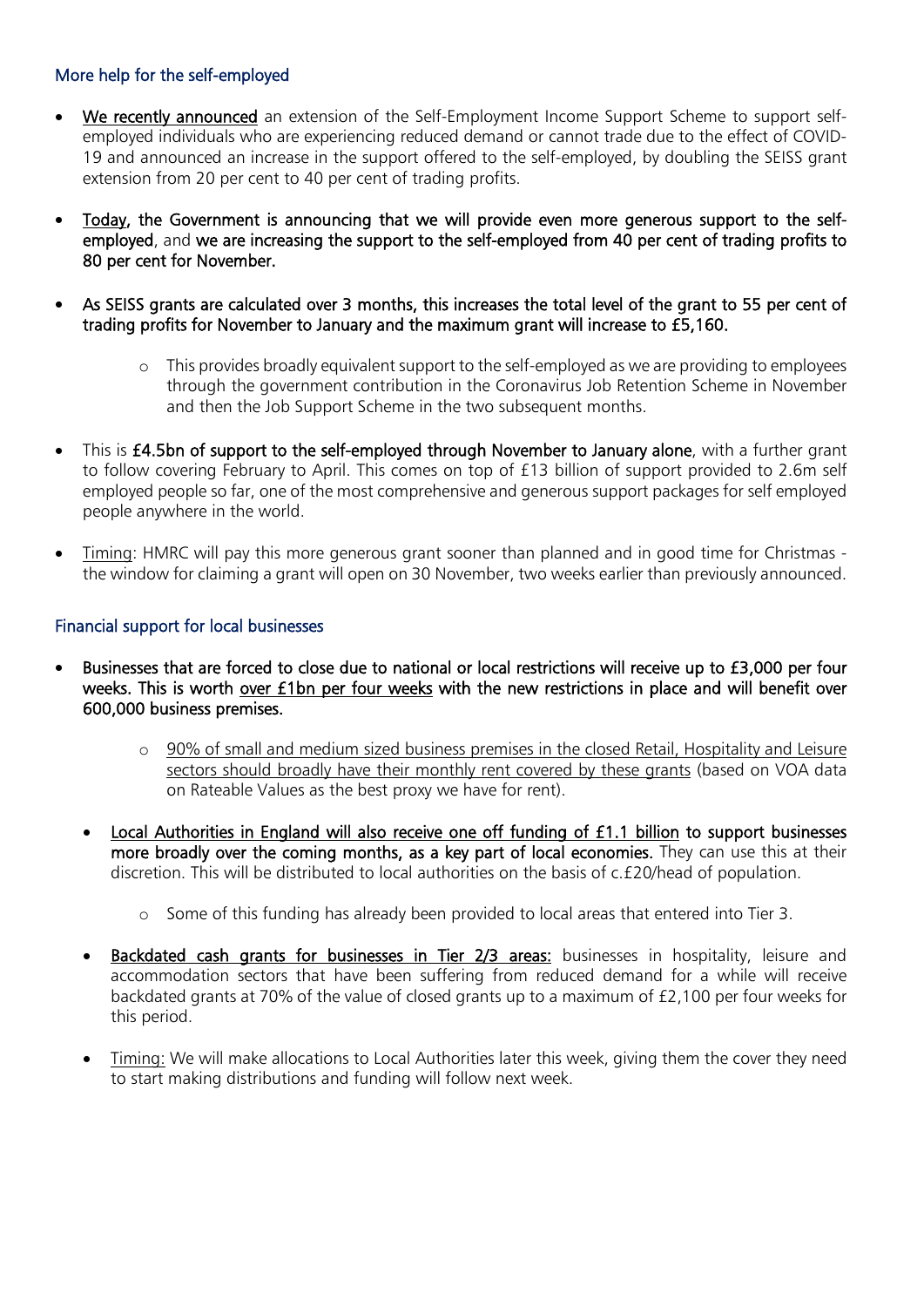#### Guarantee loan schemes

- Today, we are announcing that we plan to extend the application deadline for loan guarantee schemes  $$ that is, the Bounce Back Loan Scheme, Coronavirus Business Interruption Loan Scheme, and Coronavirus Large Business Interruption Loan Scheme – to the end of January 2021. This will give businesses two extra months to make loan applications (relative to the current deadline of 30 November).
- We will also adjust the Bounce Back Loan Scheme rules to allow those businesses who have borrowed less than their maximum (i.e. less than 25% of their turnover) to top-up their existing loan. Businesses will be able to take-up this option from next week; they can make use of this option once. We understand that some businesses didn't anticipate the disruption to their business from the pandemic would go on for this long; this will ensure that they are able to benefit from the loan scheme as intended.

### More funding for Local Authorities to support their local healthcare response

- Up to £500m will be provided to local councils for local public health initiatives e.g. additional contact tracing, testing for hard-to-reach groups and communications
	- o A number of English Local Authorities have already received funding from the Contain Outbreak Management Fund to support local public health initiatives. All Upper Tier Local Authorities are now entitled to the maximum of £8 per head of population from the COMF, inclusive of what might already have been paid (including to lower-tier and combined authorities in their areas). If you have received less than £8/head you will receive the remainder up to this threshold.
- Today, we announced that we will provide additional funding to local authorities to support Clinically Extremely Vulnerable people. Over £32 million is being given to local authorities to enable them to provide support to Clinically Extremely Vulnerable people who need it, including helping people to access food and meeting other support needs to enable them to stay at home as much as possible for the 28 day period that the restrictive advice is in force. Funding is weighted by the number of those Clinically Extremely Vulnerable who live within the local authority boundaries.

### Mortgage and consumer credit payment holiday extension

- Mortgage payment holidays will continue to be available for homeowners. Borrowers who have been impacted by Covid-19 and have not yet had a mortgage payment holiday will be entitled to a 6 month holiday and those that have already started a mortgage payment holiday will be able to top up to 6 months without this being recorded on their credit file. The FCA will announce further information on this shortly.
- Payment holidays will also continue to be available for consumer credit products such as personal loans and car finance. As with mortgages, borrowers impacted by Covid-19 who have not yet taken a payment holiday on that product will be able to top up to 6 months without this being recorded on their credit file. Borrowers with high-cost short-term credit products such as payday loans will continue to be entitled to a maximum month payment holiday. The FCA will announce further information on this shortly.

### Support in Scotland, Wales and Northern Ireland

- Extension of CJRS Scheme, Self Employment Scheme, Loans and Mortgage Holidays are all UK wide.
- Funding to local authorities and businesses are England-only so will attract Barnett consequentials.
- The UK government has already provided the devolved administrations with unprecedented upfront funding guarantees so they have the certainty they need to decide how and when to provide support.